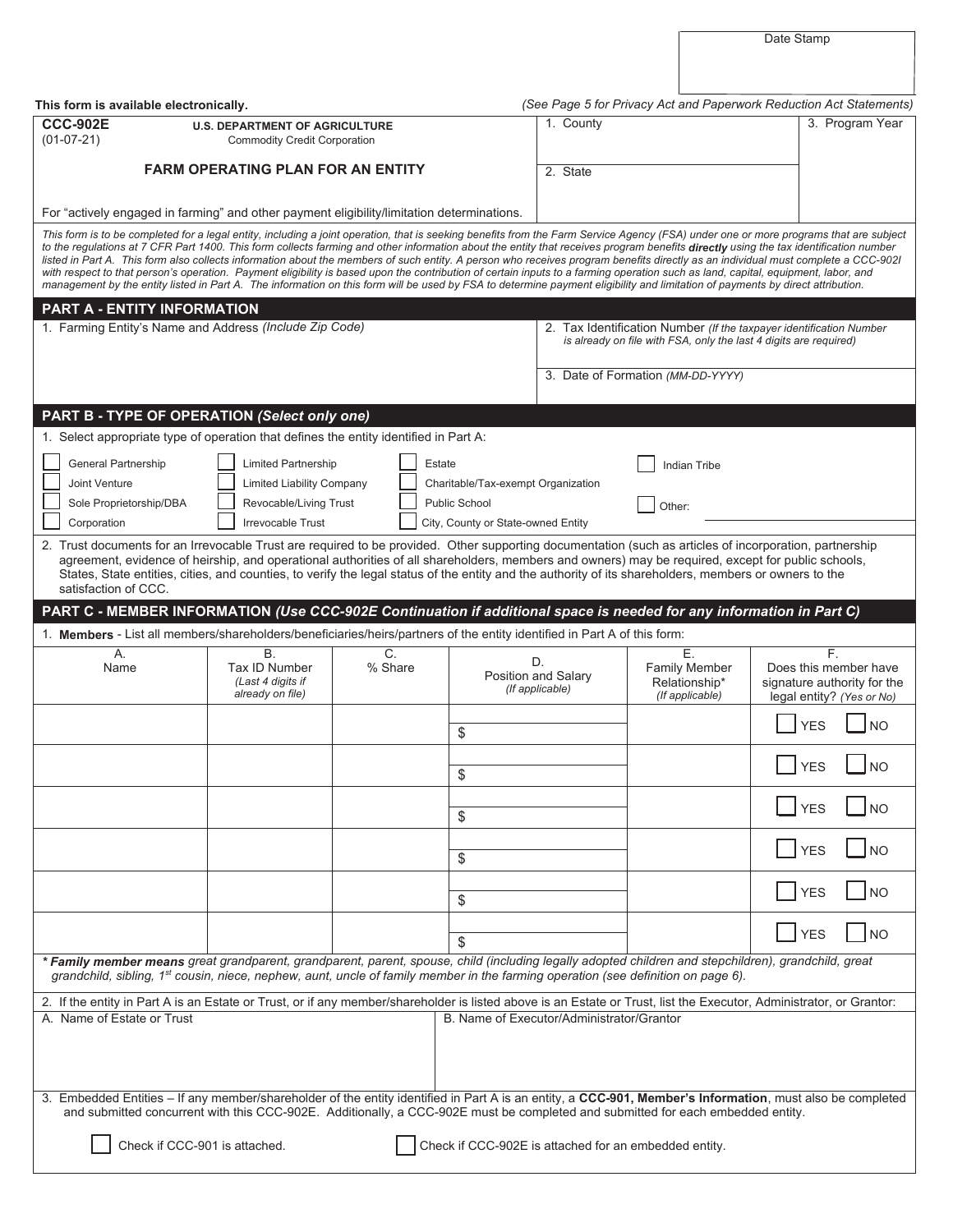| <b>B.</b><br>D.<br>Е.<br>A<br>Minor's Name<br>Date of<br>Parent's or Guardian's Name<br>Parent's or Guardian's Address<br>Parent or Guardian's<br><b>Birth</b><br>SSN or Tax ID Number<br>(Last 4 digits if<br>already on file)<br>F. Separate Status of Minors:<br>(1) Is any minor a producer on a farm in which the parent or guardian has no interest?<br>YES<br>NΟ<br>(2) Does any minor maintain a separate household from the parent or guardian and personally carry out farming<br><b>NO</b><br>YES<br>Activities with respect to the minor's farming operation, including maintaining separate accounting?<br><b>YES</b><br><b>NO</b><br>(3) Does any minor who is represented by a court-appointed guardian or conservator responsible for the minor<br>a) live in a household other than the parents' household(s), and b) have a vested ownership in the farm?<br>If any minor with an interest in this farming operation can answer "YES" to Items $F(1)$ through $F(3)$ , list that minor's name:<br>(4)<br>5A. Citizenship Status - Is each Member and Shareholder of the entity or joint operation identified in Part A, and any embedded entity identified in Part C a<br>U.S. Citizen?<br>YES, all members/shareholders are US Citizens - Go to Part D<br>NO, one or more members/shareholders is not a US Citizen - Complete Item 5B<br>5B. For each member or shareholder (direct or embedded) who is not a US Citizen, provide the following:<br><b>FOR FSA USE ONLY</b><br>(2) This individual has a<br>(1) Name of Individual<br>valid Form I-551<br><b>CCC</b><br>Form I-551 Presented to FSA<br><b>Initials</b><br><b>YES</b><br>NO<br><b>YES</b><br><b>NO</b><br><b>YES</b><br> NO<br><b>YES</b><br><b>NO</b><br><b>YES</b><br>NO)<br><b>YES</b><br><b>NO</b><br><b>YES</b><br><b>NO</b><br><b>YES</b><br><b>NO</b><br>PART D - SUMMARY OF CONTRIBUTIONS TO THE FARMING OPERATION<br>1. For the farming operation of the entity identified in Part A, what percentages of the overall inputs will be contributed directly by the Entity?<br>Enter the following information for contributions to be made by the entity identified in Part A. These percentages should reflect the capital provided directly by the<br>legal entity; land and equipment owned and/or cash leased by the legal entity and used in the farming operation; labor hired by the legal entity; and management hired by the<br>legal entity. (Provide detailed information about these contributions in Items A through E.)<br>D. Hired Labor<br>E. Hired Management<br>A. Capital<br>B. Land<br>C. Equipment<br>%<br>$\%$<br>$\%$<br>$\%$<br>$\%$<br>2. For the farming operation of the entity identified in Part A, what percentages of the following farm inputs will be contributed by the Members<br><b>listed in PART C?</b> Enter the following information for the contributions to be made by the members. These percentages should reflect any capital originating<br>from members' funds rather than from the entity; land and equipment owned or obtained by the member(s) and contributed to this farming operation without compensation to the<br>member(s); labor and management hired by the members for the entity; and labor and management performed personally by the member(s) for the benefit of the farming<br>operation identified in Part A. (Provide information about these contributions in Items B through H).<br>Β.<br>Е.<br>А.<br>C.<br>D.<br>F.<br>G. Labor $(\%)$<br>H. Management (%)<br>$%$ of<br>Member's<br>$%$ of<br>Capital<br>Equipment<br>Land<br>Check<br>(Current<br>$\%$<br>Name<br>$\%$<br>Owned<br>Active<br>Active<br>Owned<br>Hired<br>if 1000<br>Hired<br>Personal<br>Personal<br>Year) %<br>Equipment<br>Land<br>Hours | 4. Minor Members or Shareholders - For any Member or Shareholder who is a minor, provide the following: |  |  |  |  |  | N/A |  |  |
|------------------------------------------------------------------------------------------------------------------------------------------------------------------------------------------------------------------------------------------------------------------------------------------------------------------------------------------------------------------------------------------------------------------------------------------------------------------------------------------------------------------------------------------------------------------------------------------------------------------------------------------------------------------------------------------------------------------------------------------------------------------------------------------------------------------------------------------------------------------------------------------------------------------------------------------------------------------------------------------------------------------------------------------------------------------------------------------------------------------------------------------------------------------------------------------------------------------------------------------------------------------------------------------------------------------------------------------------------------------------------------------------------------------------------------------------------------------------------------------------------------------------------------------------------------------------------------------------------------------------------------------------------------------------------------------------------------------------------------------------------------------------------------------------------------------------------------------------------------------------------------------------------------------------------------------------------------------------------------------------------------------------------------------------------------------------------------------------------------------------------------------------------------------------------------------------------------------------------------------------------------------------------------------------------------------------------------------------------------------------------------------------------------------------------------------------------------------------------------------------------------------------------------------------------------------------------------------------------------------------------------------------------------------------------------------------------------------------------------------------------------------------------------------------------------------------------------------------------------------------------------------------------------------------------------------------------------------------------------------------------------------------------------------------------------------------------------------------------------------------------------------------------------------------------------------------------------------------------------------------------------------------------------------------------------------------------------------------------------------------------------------------------------------------------------------------------------------------------------------------------------------------------------------------------------------------------------------------------------------------------------------------------------------------------------------------------------------------------------------------------------------------------|---------------------------------------------------------------------------------------------------------|--|--|--|--|--|-----|--|--|
|                                                                                                                                                                                                                                                                                                                                                                                                                                                                                                                                                                                                                                                                                                                                                                                                                                                                                                                                                                                                                                                                                                                                                                                                                                                                                                                                                                                                                                                                                                                                                                                                                                                                                                                                                                                                                                                                                                                                                                                                                                                                                                                                                                                                                                                                                                                                                                                                                                                                                                                                                                                                                                                                                                                                                                                                                                                                                                                                                                                                                                                                                                                                                                                                                                                                                                                                                                                                                                                                                                                                                                                                                                                                                                                                                                              |                                                                                                         |  |  |  |  |  |     |  |  |
|                                                                                                                                                                                                                                                                                                                                                                                                                                                                                                                                                                                                                                                                                                                                                                                                                                                                                                                                                                                                                                                                                                                                                                                                                                                                                                                                                                                                                                                                                                                                                                                                                                                                                                                                                                                                                                                                                                                                                                                                                                                                                                                                                                                                                                                                                                                                                                                                                                                                                                                                                                                                                                                                                                                                                                                                                                                                                                                                                                                                                                                                                                                                                                                                                                                                                                                                                                                                                                                                                                                                                                                                                                                                                                                                                                              |                                                                                                         |  |  |  |  |  |     |  |  |
|                                                                                                                                                                                                                                                                                                                                                                                                                                                                                                                                                                                                                                                                                                                                                                                                                                                                                                                                                                                                                                                                                                                                                                                                                                                                                                                                                                                                                                                                                                                                                                                                                                                                                                                                                                                                                                                                                                                                                                                                                                                                                                                                                                                                                                                                                                                                                                                                                                                                                                                                                                                                                                                                                                                                                                                                                                                                                                                                                                                                                                                                                                                                                                                                                                                                                                                                                                                                                                                                                                                                                                                                                                                                                                                                                                              |                                                                                                         |  |  |  |  |  |     |  |  |
|                                                                                                                                                                                                                                                                                                                                                                                                                                                                                                                                                                                                                                                                                                                                                                                                                                                                                                                                                                                                                                                                                                                                                                                                                                                                                                                                                                                                                                                                                                                                                                                                                                                                                                                                                                                                                                                                                                                                                                                                                                                                                                                                                                                                                                                                                                                                                                                                                                                                                                                                                                                                                                                                                                                                                                                                                                                                                                                                                                                                                                                                                                                                                                                                                                                                                                                                                                                                                                                                                                                                                                                                                                                                                                                                                                              |                                                                                                         |  |  |  |  |  |     |  |  |
|                                                                                                                                                                                                                                                                                                                                                                                                                                                                                                                                                                                                                                                                                                                                                                                                                                                                                                                                                                                                                                                                                                                                                                                                                                                                                                                                                                                                                                                                                                                                                                                                                                                                                                                                                                                                                                                                                                                                                                                                                                                                                                                                                                                                                                                                                                                                                                                                                                                                                                                                                                                                                                                                                                                                                                                                                                                                                                                                                                                                                                                                                                                                                                                                                                                                                                                                                                                                                                                                                                                                                                                                                                                                                                                                                                              |                                                                                                         |  |  |  |  |  |     |  |  |
|                                                                                                                                                                                                                                                                                                                                                                                                                                                                                                                                                                                                                                                                                                                                                                                                                                                                                                                                                                                                                                                                                                                                                                                                                                                                                                                                                                                                                                                                                                                                                                                                                                                                                                                                                                                                                                                                                                                                                                                                                                                                                                                                                                                                                                                                                                                                                                                                                                                                                                                                                                                                                                                                                                                                                                                                                                                                                                                                                                                                                                                                                                                                                                                                                                                                                                                                                                                                                                                                                                                                                                                                                                                                                                                                                                              |                                                                                                         |  |  |  |  |  |     |  |  |
|                                                                                                                                                                                                                                                                                                                                                                                                                                                                                                                                                                                                                                                                                                                                                                                                                                                                                                                                                                                                                                                                                                                                                                                                                                                                                                                                                                                                                                                                                                                                                                                                                                                                                                                                                                                                                                                                                                                                                                                                                                                                                                                                                                                                                                                                                                                                                                                                                                                                                                                                                                                                                                                                                                                                                                                                                                                                                                                                                                                                                                                                                                                                                                                                                                                                                                                                                                                                                                                                                                                                                                                                                                                                                                                                                                              |                                                                                                         |  |  |  |  |  |     |  |  |
|                                                                                                                                                                                                                                                                                                                                                                                                                                                                                                                                                                                                                                                                                                                                                                                                                                                                                                                                                                                                                                                                                                                                                                                                                                                                                                                                                                                                                                                                                                                                                                                                                                                                                                                                                                                                                                                                                                                                                                                                                                                                                                                                                                                                                                                                                                                                                                                                                                                                                                                                                                                                                                                                                                                                                                                                                                                                                                                                                                                                                                                                                                                                                                                                                                                                                                                                                                                                                                                                                                                                                                                                                                                                                                                                                                              |                                                                                                         |  |  |  |  |  |     |  |  |
|                                                                                                                                                                                                                                                                                                                                                                                                                                                                                                                                                                                                                                                                                                                                                                                                                                                                                                                                                                                                                                                                                                                                                                                                                                                                                                                                                                                                                                                                                                                                                                                                                                                                                                                                                                                                                                                                                                                                                                                                                                                                                                                                                                                                                                                                                                                                                                                                                                                                                                                                                                                                                                                                                                                                                                                                                                                                                                                                                                                                                                                                                                                                                                                                                                                                                                                                                                                                                                                                                                                                                                                                                                                                                                                                                                              |                                                                                                         |  |  |  |  |  |     |  |  |
|                                                                                                                                                                                                                                                                                                                                                                                                                                                                                                                                                                                                                                                                                                                                                                                                                                                                                                                                                                                                                                                                                                                                                                                                                                                                                                                                                                                                                                                                                                                                                                                                                                                                                                                                                                                                                                                                                                                                                                                                                                                                                                                                                                                                                                                                                                                                                                                                                                                                                                                                                                                                                                                                                                                                                                                                                                                                                                                                                                                                                                                                                                                                                                                                                                                                                                                                                                                                                                                                                                                                                                                                                                                                                                                                                                              |                                                                                                         |  |  |  |  |  |     |  |  |
|                                                                                                                                                                                                                                                                                                                                                                                                                                                                                                                                                                                                                                                                                                                                                                                                                                                                                                                                                                                                                                                                                                                                                                                                                                                                                                                                                                                                                                                                                                                                                                                                                                                                                                                                                                                                                                                                                                                                                                                                                                                                                                                                                                                                                                                                                                                                                                                                                                                                                                                                                                                                                                                                                                                                                                                                                                                                                                                                                                                                                                                                                                                                                                                                                                                                                                                                                                                                                                                                                                                                                                                                                                                                                                                                                                              |                                                                                                         |  |  |  |  |  |     |  |  |
|                                                                                                                                                                                                                                                                                                                                                                                                                                                                                                                                                                                                                                                                                                                                                                                                                                                                                                                                                                                                                                                                                                                                                                                                                                                                                                                                                                                                                                                                                                                                                                                                                                                                                                                                                                                                                                                                                                                                                                                                                                                                                                                                                                                                                                                                                                                                                                                                                                                                                                                                                                                                                                                                                                                                                                                                                                                                                                                                                                                                                                                                                                                                                                                                                                                                                                                                                                                                                                                                                                                                                                                                                                                                                                                                                                              |                                                                                                         |  |  |  |  |  |     |  |  |
|                                                                                                                                                                                                                                                                                                                                                                                                                                                                                                                                                                                                                                                                                                                                                                                                                                                                                                                                                                                                                                                                                                                                                                                                                                                                                                                                                                                                                                                                                                                                                                                                                                                                                                                                                                                                                                                                                                                                                                                                                                                                                                                                                                                                                                                                                                                                                                                                                                                                                                                                                                                                                                                                                                                                                                                                                                                                                                                                                                                                                                                                                                                                                                                                                                                                                                                                                                                                                                                                                                                                                                                                                                                                                                                                                                              |                                                                                                         |  |  |  |  |  |     |  |  |
|                                                                                                                                                                                                                                                                                                                                                                                                                                                                                                                                                                                                                                                                                                                                                                                                                                                                                                                                                                                                                                                                                                                                                                                                                                                                                                                                                                                                                                                                                                                                                                                                                                                                                                                                                                                                                                                                                                                                                                                                                                                                                                                                                                                                                                                                                                                                                                                                                                                                                                                                                                                                                                                                                                                                                                                                                                                                                                                                                                                                                                                                                                                                                                                                                                                                                                                                                                                                                                                                                                                                                                                                                                                                                                                                                                              |                                                                                                         |  |  |  |  |  |     |  |  |
|                                                                                                                                                                                                                                                                                                                                                                                                                                                                                                                                                                                                                                                                                                                                                                                                                                                                                                                                                                                                                                                                                                                                                                                                                                                                                                                                                                                                                                                                                                                                                                                                                                                                                                                                                                                                                                                                                                                                                                                                                                                                                                                                                                                                                                                                                                                                                                                                                                                                                                                                                                                                                                                                                                                                                                                                                                                                                                                                                                                                                                                                                                                                                                                                                                                                                                                                                                                                                                                                                                                                                                                                                                                                                                                                                                              |                                                                                                         |  |  |  |  |  |     |  |  |
|                                                                                                                                                                                                                                                                                                                                                                                                                                                                                                                                                                                                                                                                                                                                                                                                                                                                                                                                                                                                                                                                                                                                                                                                                                                                                                                                                                                                                                                                                                                                                                                                                                                                                                                                                                                                                                                                                                                                                                                                                                                                                                                                                                                                                                                                                                                                                                                                                                                                                                                                                                                                                                                                                                                                                                                                                                                                                                                                                                                                                                                                                                                                                                                                                                                                                                                                                                                                                                                                                                                                                                                                                                                                                                                                                                              |                                                                                                         |  |  |  |  |  |     |  |  |
|                                                                                                                                                                                                                                                                                                                                                                                                                                                                                                                                                                                                                                                                                                                                                                                                                                                                                                                                                                                                                                                                                                                                                                                                                                                                                                                                                                                                                                                                                                                                                                                                                                                                                                                                                                                                                                                                                                                                                                                                                                                                                                                                                                                                                                                                                                                                                                                                                                                                                                                                                                                                                                                                                                                                                                                                                                                                                                                                                                                                                                                                                                                                                                                                                                                                                                                                                                                                                                                                                                                                                                                                                                                                                                                                                                              |                                                                                                         |  |  |  |  |  |     |  |  |
|                                                                                                                                                                                                                                                                                                                                                                                                                                                                                                                                                                                                                                                                                                                                                                                                                                                                                                                                                                                                                                                                                                                                                                                                                                                                                                                                                                                                                                                                                                                                                                                                                                                                                                                                                                                                                                                                                                                                                                                                                                                                                                                                                                                                                                                                                                                                                                                                                                                                                                                                                                                                                                                                                                                                                                                                                                                                                                                                                                                                                                                                                                                                                                                                                                                                                                                                                                                                                                                                                                                                                                                                                                                                                                                                                                              |                                                                                                         |  |  |  |  |  |     |  |  |
|                                                                                                                                                                                                                                                                                                                                                                                                                                                                                                                                                                                                                                                                                                                                                                                                                                                                                                                                                                                                                                                                                                                                                                                                                                                                                                                                                                                                                                                                                                                                                                                                                                                                                                                                                                                                                                                                                                                                                                                                                                                                                                                                                                                                                                                                                                                                                                                                                                                                                                                                                                                                                                                                                                                                                                                                                                                                                                                                                                                                                                                                                                                                                                                                                                                                                                                                                                                                                                                                                                                                                                                                                                                                                                                                                                              |                                                                                                         |  |  |  |  |  |     |  |  |
|                                                                                                                                                                                                                                                                                                                                                                                                                                                                                                                                                                                                                                                                                                                                                                                                                                                                                                                                                                                                                                                                                                                                                                                                                                                                                                                                                                                                                                                                                                                                                                                                                                                                                                                                                                                                                                                                                                                                                                                                                                                                                                                                                                                                                                                                                                                                                                                                                                                                                                                                                                                                                                                                                                                                                                                                                                                                                                                                                                                                                                                                                                                                                                                                                                                                                                                                                                                                                                                                                                                                                                                                                                                                                                                                                                              |                                                                                                         |  |  |  |  |  |     |  |  |
|                                                                                                                                                                                                                                                                                                                                                                                                                                                                                                                                                                                                                                                                                                                                                                                                                                                                                                                                                                                                                                                                                                                                                                                                                                                                                                                                                                                                                                                                                                                                                                                                                                                                                                                                                                                                                                                                                                                                                                                                                                                                                                                                                                                                                                                                                                                                                                                                                                                                                                                                                                                                                                                                                                                                                                                                                                                                                                                                                                                                                                                                                                                                                                                                                                                                                                                                                                                                                                                                                                                                                                                                                                                                                                                                                                              |                                                                                                         |  |  |  |  |  |     |  |  |
|                                                                                                                                                                                                                                                                                                                                                                                                                                                                                                                                                                                                                                                                                                                                                                                                                                                                                                                                                                                                                                                                                                                                                                                                                                                                                                                                                                                                                                                                                                                                                                                                                                                                                                                                                                                                                                                                                                                                                                                                                                                                                                                                                                                                                                                                                                                                                                                                                                                                                                                                                                                                                                                                                                                                                                                                                                                                                                                                                                                                                                                                                                                                                                                                                                                                                                                                                                                                                                                                                                                                                                                                                                                                                                                                                                              |                                                                                                         |  |  |  |  |  |     |  |  |
|                                                                                                                                                                                                                                                                                                                                                                                                                                                                                                                                                                                                                                                                                                                                                                                                                                                                                                                                                                                                                                                                                                                                                                                                                                                                                                                                                                                                                                                                                                                                                                                                                                                                                                                                                                                                                                                                                                                                                                                                                                                                                                                                                                                                                                                                                                                                                                                                                                                                                                                                                                                                                                                                                                                                                                                                                                                                                                                                                                                                                                                                                                                                                                                                                                                                                                                                                                                                                                                                                                                                                                                                                                                                                                                                                                              |                                                                                                         |  |  |  |  |  |     |  |  |
|                                                                                                                                                                                                                                                                                                                                                                                                                                                                                                                                                                                                                                                                                                                                                                                                                                                                                                                                                                                                                                                                                                                                                                                                                                                                                                                                                                                                                                                                                                                                                                                                                                                                                                                                                                                                                                                                                                                                                                                                                                                                                                                                                                                                                                                                                                                                                                                                                                                                                                                                                                                                                                                                                                                                                                                                                                                                                                                                                                                                                                                                                                                                                                                                                                                                                                                                                                                                                                                                                                                                                                                                                                                                                                                                                                              |                                                                                                         |  |  |  |  |  |     |  |  |
|                                                                                                                                                                                                                                                                                                                                                                                                                                                                                                                                                                                                                                                                                                                                                                                                                                                                                                                                                                                                                                                                                                                                                                                                                                                                                                                                                                                                                                                                                                                                                                                                                                                                                                                                                                                                                                                                                                                                                                                                                                                                                                                                                                                                                                                                                                                                                                                                                                                                                                                                                                                                                                                                                                                                                                                                                                                                                                                                                                                                                                                                                                                                                                                                                                                                                                                                                                                                                                                                                                                                                                                                                                                                                                                                                                              |                                                                                                         |  |  |  |  |  |     |  |  |
|                                                                                                                                                                                                                                                                                                                                                                                                                                                                                                                                                                                                                                                                                                                                                                                                                                                                                                                                                                                                                                                                                                                                                                                                                                                                                                                                                                                                                                                                                                                                                                                                                                                                                                                                                                                                                                                                                                                                                                                                                                                                                                                                                                                                                                                                                                                                                                                                                                                                                                                                                                                                                                                                                                                                                                                                                                                                                                                                                                                                                                                                                                                                                                                                                                                                                                                                                                                                                                                                                                                                                                                                                                                                                                                                                                              |                                                                                                         |  |  |  |  |  |     |  |  |

*For additional space, use and attach CCC-902E Continuation*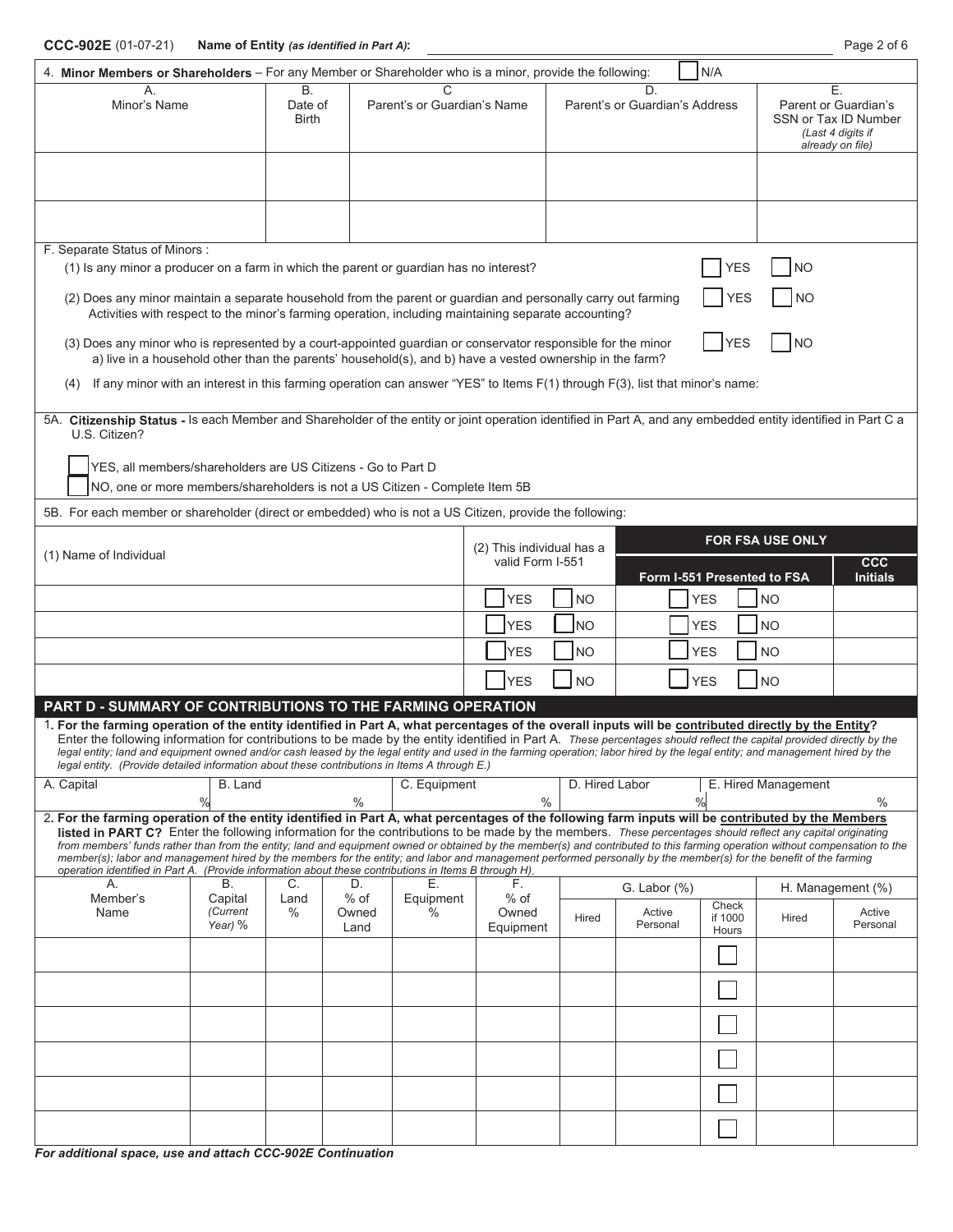| CCC-902E (01-07-21) | Name of Entity (as identified in Part A): | Page 3 of 6 |  |
|---------------------|-------------------------------------------|-------------|--|
|                     |                                           |             |  |

| Page 3 of 6 |  |  |
|-------------|--|--|
|             |  |  |

| <b>PART E - LAND</b>                                                                                                                                                                                                                                                              |                                                                                                                                        |                                                             |                                          |                |                                                                                                                                                                                                                                                                                             |  |                                                                                                 |            |                                                               |
|-----------------------------------------------------------------------------------------------------------------------------------------------------------------------------------------------------------------------------------------------------------------------------------|----------------------------------------------------------------------------------------------------------------------------------------|-------------------------------------------------------------|------------------------------------------|----------------|---------------------------------------------------------------------------------------------------------------------------------------------------------------------------------------------------------------------------------------------------------------------------------------------|--|-------------------------------------------------------------------------------------------------|------------|---------------------------------------------------------------|
| 1. Land:                                                                                                                                                                                                                                                                          | (For additional space, complete CCC-902 Continuation and attach to this form)                                                          |                                                             |                                          |                | Enter the following information for ALL land in the farming operation of the entity identified in Part A. If land is cash leased from an individual<br>or entity that has an interest in the crop or crop proceeds, include the rental rate in \$/acre in Column F; otherwise enter "cash." |  |                                                                                                 |            |                                                               |
| A.<br>Farm No. and<br>Location<br>(County and State)                                                                                                                                                                                                                              | <b>B.</b><br>Land Leased or<br>Contributed By                                                                                          | Owned                                                       | C<br>Check as applicable<br>Leased<br>To | Leased<br>From | D.<br>Name of Person or Entity<br>Whom Land is Leased to<br>and/or from (Includes names of<br>landowners and landlords)                                                                                                                                                                     |  | Е.<br>F.<br>Rental Rate \$<br>Acres<br>per Acre/ %<br>Owned<br>or Crop Share<br>or<br>Leased    |            | G.<br>Check here<br>if same land<br>interest was<br>held last |
| Farm No.:                                                                                                                                                                                                                                                                         |                                                                                                                                        |                                                             |                                          |                |                                                                                                                                                                                                                                                                                             |  |                                                                                                 |            | year                                                          |
| Location:                                                                                                                                                                                                                                                                         |                                                                                                                                        |                                                             |                                          |                |                                                                                                                                                                                                                                                                                             |  |                                                                                                 |            |                                                               |
| Farm No.:                                                                                                                                                                                                                                                                         |                                                                                                                                        |                                                             |                                          |                |                                                                                                                                                                                                                                                                                             |  |                                                                                                 |            |                                                               |
| Location:                                                                                                                                                                                                                                                                         |                                                                                                                                        |                                                             |                                          |                |                                                                                                                                                                                                                                                                                             |  |                                                                                                 |            |                                                               |
| Farm No.:                                                                                                                                                                                                                                                                         |                                                                                                                                        |                                                             |                                          |                |                                                                                                                                                                                                                                                                                             |  |                                                                                                 |            |                                                               |
| Location:                                                                                                                                                                                                                                                                         |                                                                                                                                        |                                                             |                                          |                |                                                                                                                                                                                                                                                                                             |  |                                                                                                 |            |                                                               |
| Farm No.:                                                                                                                                                                                                                                                                         |                                                                                                                                        |                                                             |                                          |                |                                                                                                                                                                                                                                                                                             |  |                                                                                                 |            |                                                               |
| Location:                                                                                                                                                                                                                                                                         |                                                                                                                                        |                                                             |                                          |                |                                                                                                                                                                                                                                                                                             |  |                                                                                                 |            |                                                               |
| Farm No.:                                                                                                                                                                                                                                                                         |                                                                                                                                        |                                                             |                                          |                |                                                                                                                                                                                                                                                                                             |  |                                                                                                 |            |                                                               |
| Location:                                                                                                                                                                                                                                                                         |                                                                                                                                        |                                                             |                                          |                |                                                                                                                                                                                                                                                                                             |  |                                                                                                 |            |                                                               |
| PART F - CAPITAL SOURCES and USES                                                                                                                                                                                                                                                 |                                                                                                                                        |                                                             |                                          |                |                                                                                                                                                                                                                                                                                             |  |                                                                                                 |            |                                                               |
| 1. Indicate the source(s) of all farming capital for the entity identified in Part A? (Check ALL that apply.)                                                                                                                                                                     |                                                                                                                                        |                                                             |                                          |                |                                                                                                                                                                                                                                                                                             |  |                                                                                                 |            |                                                               |
| Non-borrowed capital<br>Commercial loans/credit                                                                                                                                                                                                                                   | Other:                                                                                                                                 | Private loans/credit                                        |                                          |                | FSA program payments from this crop year                                                                                                                                                                                                                                                    |  |                                                                                                 |            |                                                               |
| 2. Will contributions of capital, farming equipment or land be acquired as a result of a loan or credit arrangement?<br>YES go to Item 3                                                                                                                                          |                                                                                                                                        |                                                             | NO go to Part G                          |                |                                                                                                                                                                                                                                                                                             |  |                                                                                                 |            |                                                               |
| 3. Will such loan or credit be acquired from, guaranteed by, co-signed by, or secured by an individual, joint operation or entity that has an interest in the                                                                                                                     | farming operation identified in Part A (Such interest may be as a landowner or other tenant)?<br>YES. Complete Items 3(A) through 3(E) |                                                             | NO. Go to Part G                         |                |                                                                                                                                                                                                                                                                                             |  |                                                                                                 |            |                                                               |
| Type of Contribution                                                                                                                                                                                                                                                              | Name of Loan or Credit Source                                                                                                          | B                                                           |                                          |                | C<br><b>Guarantor's Name</b>                                                                                                                                                                                                                                                                |  | D<br>Credit Source or Guarantor's<br>Affiliation or Interest in the<br><b>Farming Operation</b> |            | E<br>Percent of<br><b>Total Capital</b>                       |
|                                                                                                                                                                                                                                                                                   |                                                                                                                                        |                                                             |                                          |                |                                                                                                                                                                                                                                                                                             |  |                                                                                                 |            | $\%$                                                          |
|                                                                                                                                                                                                                                                                                   |                                                                                                                                        |                                                             |                                          |                |                                                                                                                                                                                                                                                                                             |  |                                                                                                 |            | $\%$                                                          |
|                                                                                                                                                                                                                                                                                   |                                                                                                                                        |                                                             |                                          |                |                                                                                                                                                                                                                                                                                             |  |                                                                                                 |            | $\%$                                                          |
| PART G - EQUIPMENT (All percentages are based on annual rental values.)<br>Enter the percent of ALL equipment owned by the farming operation of the entity identified in Part A that will be used on the farms<br>1. Owned Equipment:<br>identified in Part C by the entity:<br>% |                                                                                                                                        |                                                             |                                          |                |                                                                                                                                                                                                                                                                                             |  |                                                                                                 |            |                                                               |
| Enter the following information for ALL leased equipment to be used in the farming operation of the entity identified in Part A. If<br>2. Leased Equipment:<br>leased equipment is not used in this farm operation, enter 0%.                                                     |                                                                                                                                        |                                                             |                                          |                |                                                                                                                                                                                                                                                                                             |  |                                                                                                 |            |                                                               |
| А.<br>Percent of Total Equipment<br>Used in the Farming Operation                                                                                                                                                                                                                 |                                                                                                                                        | Β.<br>Name of Individual/Entity<br>Equipment is Leased From |                                          |                | C.<br>Type of Equipment Leased                                                                                                                                                                                                                                                              |  | equipment is leased from have an<br>interest in this farming operation?                         | D.         | Does the Individual/Entity the                                |
|                                                                                                                                                                                                                                                                                   | $\%$                                                                                                                                   |                                                             |                                          |                |                                                                                                                                                                                                                                                                                             |  |                                                                                                 | <b>YES</b> | <b>NO</b>                                                     |
|                                                                                                                                                                                                                                                                                   | $\%$                                                                                                                                   |                                                             |                                          |                |                                                                                                                                                                                                                                                                                             |  |                                                                                                 | <b>YES</b> | <b>NO</b>                                                     |
|                                                                                                                                                                                                                                                                                   | $\%$                                                                                                                                   |                                                             |                                          |                |                                                                                                                                                                                                                                                                                             |  |                                                                                                 | <b>YES</b> | <b>NO</b>                                                     |
| 3. Lease Agreements: If Item 2D is "YES," copies of lease agreement and documentation may be required for compliance purposes. GO TO Part H.                                                                                                                                      |                                                                                                                                        |                                                             |                                          |                |                                                                                                                                                                                                                                                                                             |  |                                                                                                 |            |                                                               |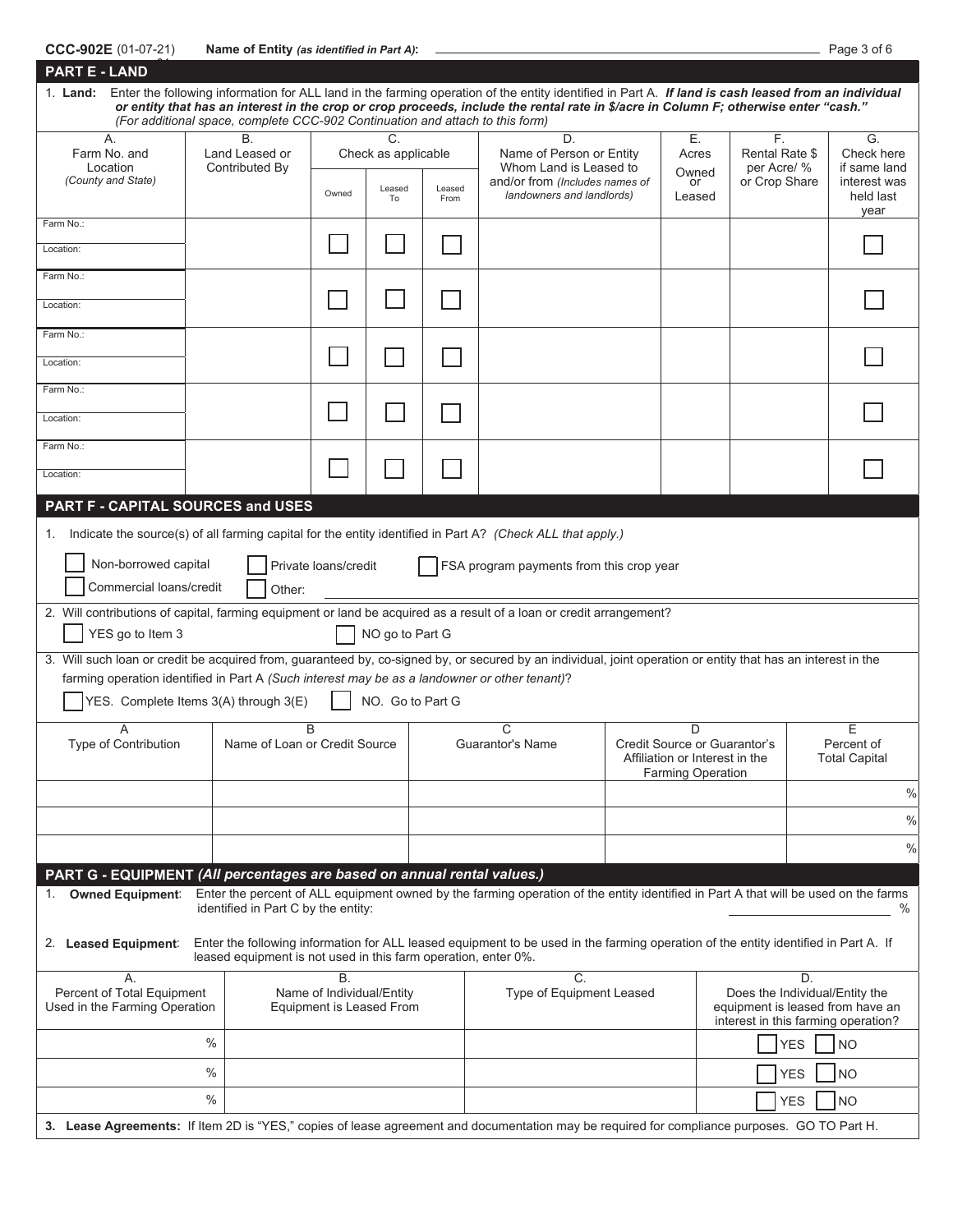| CCC-902E (01-07-21)                                                      | Name of Entity (as identified in Part A):                                                                                                                                                                                                                                                                        |                  |                               | Page 4 of 6                            |  |
|--------------------------------------------------------------------------|------------------------------------------------------------------------------------------------------------------------------------------------------------------------------------------------------------------------------------------------------------------------------------------------------------------|------------------|-------------------------------|----------------------------------------|--|
| <b>PART H - CUSTOM SERVICES</b>                                          |                                                                                                                                                                                                                                                                                                                  |                  |                               |                                        |  |
|                                                                          | 1. Will custom services be utilized by the entity identified in Part A on the farms listed in Part E?                                                                                                                                                                                                            |                  |                               |                                        |  |
| NO. GO TO PART I                                                         | YES. Complete Items 1A through 1D.                                                                                                                                                                                                                                                                               |                  |                               |                                        |  |
| А.                                                                       | Β.                                                                                                                                                                                                                                                                                                               | $\overline{C}$ . | D.                            |                                        |  |
| <b>Type of Services</b>                                                  | Farm Number(s)                                                                                                                                                                                                                                                                                                   | Number of Acres  | Name of Provider              |                                        |  |
|                                                                          |                                                                                                                                                                                                                                                                                                                  |                  |                               |                                        |  |
|                                                                          |                                                                                                                                                                                                                                                                                                                  |                  |                               |                                        |  |
|                                                                          |                                                                                                                                                                                                                                                                                                                  |                  |                               |                                        |  |
|                                                                          |                                                                                                                                                                                                                                                                                                                  |                  |                               |                                        |  |
|                                                                          |                                                                                                                                                                                                                                                                                                                  |                  |                               |                                        |  |
|                                                                          | PART I - LABOR NOT PROVIDED BY MEMBERS/SHAREHOLDERS IDENTIFIED IN PART C                                                                                                                                                                                                                                         |                  |                               |                                        |  |
|                                                                          | For the farms listed in Part E, enter the information for contributions of labor to the farming operation that will not be provided by the members or                                                                                                                                                            |                  |                               |                                        |  |
| shareholders listed in Part C:                                           |                                                                                                                                                                                                                                                                                                                  |                  |                               |                                        |  |
|                                                                          | <b>Type</b>                                                                                                                                                                                                                                                                                                      |                  |                               | Amount                                 |  |
|                                                                          | 1. Other labor: Enter the percentage or the number of hours to be donated by family members or others                                                                                                                                                                                                            |                  |                               | $\frac{0}{0}$                          |  |
|                                                                          | for which no payment will be issued or owed.                                                                                                                                                                                                                                                                     |                  |                               | hrs                                    |  |
|                                                                          |                                                                                                                                                                                                                                                                                                                  |                  |                               |                                        |  |
| 2. Hired labor:                                                          |                                                                                                                                                                                                                                                                                                                  |                  |                               |                                        |  |
|                                                                          | A. Will any of the hired labor for the farming operation identified in Part A originate from the same source as the leased equipment in Part G?                                                                                                                                                                  |                  |                               |                                        |  |
|                                                                          |                                                                                                                                                                                                                                                                                                                  |                  |                               |                                        |  |
| NO                                                                       | YES If "YES", acceptable documentation to prove such relationship may be required for compliance purposes.                                                                                                                                                                                                       |                  |                               |                                        |  |
|                                                                          |                                                                                                                                                                                                                                                                                                                  |                  |                               |                                        |  |
|                                                                          | B. Will any of the hired labor for the farming operation identified in Part A be included in the custom services shown in Part H?                                                                                                                                                                                |                  |                               |                                        |  |
| <b>NO</b>                                                                | YES If "YES", acceptable documentation to prove such relationship may be required for compliance purposes.                                                                                                                                                                                                       |                  |                               |                                        |  |
|                                                                          |                                                                                                                                                                                                                                                                                                                  |                  |                               |                                        |  |
| <b>PART J - MANAGEMENT</b>                                               |                                                                                                                                                                                                                                                                                                                  |                  |                               |                                        |  |
|                                                                          | Enter all managerial duties and/or activities required for the farming operation identified in Part A which will be provided personally by member(s) or                                                                                                                                                          |                  |                               |                                        |  |
| shareholder(s) of the entity or joint operation; or by hired management. |                                                                                                                                                                                                                                                                                                                  |                  |                               |                                        |  |
| 1. Active personal management:                                           |                                                                                                                                                                                                                                                                                                                  |                  |                               |                                        |  |
|                                                                          |                                                                                                                                                                                                                                                                                                                  |                  |                               |                                        |  |
|                                                                          | List each member or shareholder in column A; the specific managerial duties/activities that will be performed personally by each member or shareholder<br>in column B. For nonfamily member operations only, complete items in column C to include the amount of time expended annually, either in hours or as a |                  |                               |                                        |  |
|                                                                          | percentage of the total management hours required for the farming operation.                                                                                                                                                                                                                                     |                  |                               |                                        |  |
|                                                                          |                                                                                                                                                                                                                                                                                                                  |                  | C.                            |                                        |  |
| Α.                                                                       | B.                                                                                                                                                                                                                                                                                                               |                  | <b>Time Expended Annually</b> |                                        |  |
| Member/Shareholder                                                       | Duties/Activities                                                                                                                                                                                                                                                                                                |                  |                               | (For nonfamily member operations only) |  |
|                                                                          |                                                                                                                                                                                                                                                                                                                  |                  | hrs                           | $\frac{0}{0}$                          |  |
|                                                                          |                                                                                                                                                                                                                                                                                                                  |                  |                               |                                        |  |
|                                                                          |                                                                                                                                                                                                                                                                                                                  |                  | hrs                           | $\%$                                   |  |
|                                                                          |                                                                                                                                                                                                                                                                                                                  |                  | hrs                           | $\%$                                   |  |
|                                                                          |                                                                                                                                                                                                                                                                                                                  |                  |                               |                                        |  |
|                                                                          |                                                                                                                                                                                                                                                                                                                  |                  | hrs                           | $\%$                                   |  |
|                                                                          |                                                                                                                                                                                                                                                                                                                  |                  | hrs                           | $\%$                                   |  |
|                                                                          |                                                                                                                                                                                                                                                                                                                  |                  |                               |                                        |  |
|                                                                          |                                                                                                                                                                                                                                                                                                                  |                  | hrs                           | $\%$                                   |  |
| For additional space, use and attach CCC-902E Continuation               |                                                                                                                                                                                                                                                                                                                  |                  |                               |                                        |  |
|                                                                          |                                                                                                                                                                                                                                                                                                                  |                  |                               | Amount                                 |  |
| 2. Hired management:                                                     |                                                                                                                                                                                                                                                                                                                  |                  |                               |                                        |  |
|                                                                          | Enter the percentage of hired management contributed to the farming operation.                                                                                                                                                                                                                                   |                  |                               | $\%$                                   |  |
|                                                                          | Describe any hired management duties/activities that will be provided by someone other than a member or shareholder. (Include management by an                                                                                                                                                                   |                  |                               |                                        |  |
|                                                                          | administrator or trustee who receives compensation for this service or activity):                                                                                                                                                                                                                                |                  |                               |                                        |  |
|                                                                          |                                                                                                                                                                                                                                                                                                                  |                  |                               |                                        |  |
|                                                                          |                                                                                                                                                                                                                                                                                                                  |                  |                               |                                        |  |
| 3. Other management:                                                     |                                                                                                                                                                                                                                                                                                                  |                  |                               |                                        |  |
|                                                                          | Enter the percentage of other management contributed to the farming operation.                                                                                                                                                                                                                                   |                  |                               | $\%$                                   |  |
|                                                                          | Describe any non-compensated management that will be provided by someone other than a member or shareholder. (Include management by an                                                                                                                                                                           |                  |                               |                                        |  |
|                                                                          | administrator or trustee who does not receive compensation for this activity):                                                                                                                                                                                                                                   |                  |                               |                                        |  |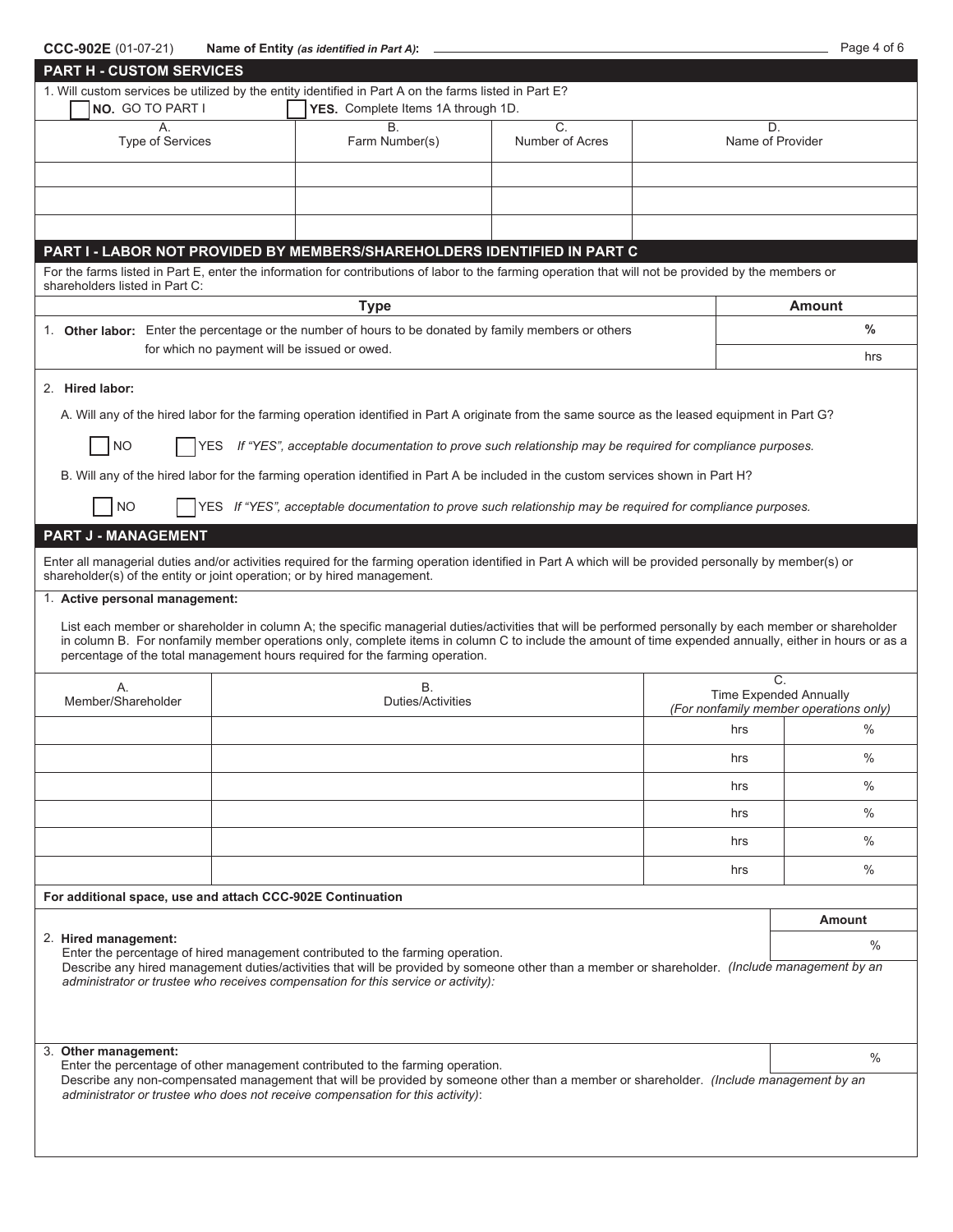## **CCC-902E** (01-07-21) Name of Entity (as identified in Part A): **All and CCC-902E** (01-07-21) Page 5 of 6

|  |  |  |  | Check all of the following that apply: |
|--|--|--|--|----------------------------------------|
|--|--|--|--|----------------------------------------|

**PART K - REMARKS**

CCC-902 Continuation attached for additional information for Part E - Land

CCC-902E Continuation attached for additional information for the following Parts:

Part C – Member information

Part D – Summary of Contributions

Part F – Capital

Part G – Equipment

Part H – Custom Services

## **PART L - CERTIFICATION -** *(FOR JOINT VENTURES AND GENERAL PARTNERSHIPS, A SIGNATURE IS REQUIRED FOR EACH MEMBER)*

*I certify that all the information entered on this document and any supporting documentation is true and correct. I understand that furnishing incorrect information will result in forfeiture of payments and may result in the assessment of a penalty. I will timely provide written notification to the Farm Service Agency committees for the county and State listed on this form of any changes in this farming operation. By signing this form, I acknowledge that:* 

- *all supporting documentation has been submitted as required*
- *I have reviewed and understand all definitions and requirements on Page 6 of this form.*
- *all information will be considered in effect continuously unless changes or revisions are submitted.*
- *it is my responsibility to timely notify FSA in writing of any changes that may affect these representations, including, but not limited to: the composition of the entity identified in Part A; the farming, ranching or forestry operation of the entity identified in Part A; financial status of the entity identified in Part A.*
- *evidence such as tax records, certified public accountant's certification, or other documentation may be required to validate these representations and I will take all necessary actions to provide such materials to the applicable State or county committee if requested by FSA.*
- *it is my responsibility to timely notify FSA in writing of any successors who acquire an interest in this farming operation as the result of the death of a member or shareholder.*

| Signature (By) | Title/Relationship of Individual Signing in the<br>Representative Capacity | ◠<br>Date (MM-DD-YYYY) |
|----------------|----------------------------------------------------------------------------|------------------------|
|                |                                                                            |                        |
|                |                                                                            |                        |
|                |                                                                            |                        |
|                |                                                                            |                        |
|                |                                                                            |                        |
|                |                                                                            |                        |

**NOTE:** *The following statement is made in accordance with the Privacy Act of 1974 (5 USC 552a – as amended). The authority for requesting the information identified on this form is 7 CFR Part 1400, the Commodity Credit Corporation Charter Act (15 U.S.C. 714 et seq.), the Agricultural Act of 2014 (Pub. L. 113-79), and the Agriculture*  Improvement Act of 2018 (Pub. L. 115-334). The information will be used to identify the farm operating plan data needed to determine a legal entity's eligibility for *program benefits. The information collected on this form may be disclosed to other Federal, State, Local government agencies, Tribal agencies, and nongovernmental entities that have been authorized access to the information by statute or regulation and/or as described in applicable Routine Uses identified in the System of Records Notice for USDA/FSA-2, Farm Records File (Automated). Providing the requested information is voluntary. However, failure to furnish the requested information will result in a determination of ineligibility for program benefits.* 

*Paperwork Reduction Act (PRA) Statement: This information collection is exempted from the Paperwork Reduction Act as specified in 7 U.S.C. 9091(c)(2)(B).* 

Public Burden Statement: For CFAP 2.0 and QLA only, public reporting burden for this collection is estimated to average 30 minutes per response, including reviewing *instructions, gathering and maintaining the data needed, completing (providing the information), and reviewing the collection of information. You are not required to*  respond to the collection, or USDA may not conduct or sponsor a collection of information unless it displays a valid OMB control number. The provisions of criminal and *civil fraud, privacy, and other statutes may be applicable to the information provided. RETURN THIS COMPLETED FORM TO YOUR COUNTY FSA OFFICE.*

In accordance with Federal civil rights law and U.S. Department of Agriculture (USDA) civil rights regulations and policies, the USDA, its Agencies, offices, and employees, and institutions participating in or administerin programs are prohibited from discriminating based on race, color, national origin, religion, sex, gender identity (including gender expression), sexual orientation, disability, age, marital status, family/parental status, from a public assistance program, political beliefs, or reprisal or retaliation for prior civil rights activity, in any program or activity conducted or funded by USDA (not all bases apply to all programs). Remedies and co *deadlines vary by program or incident.* 

Persons with disabilities who require alternative means of communication for program information (e.g., Braille, large print, audiotape, American Sign Language, etc.) should contact the responsible Agency or USDA's TARGET<br>

To file a program discrimination complaint, complete the USDA Program Discrimination Complaint Form, AD-3027, found online at http://www.ascr.usda.gov/complaint\_filing\_cust.html and at any USDA office or write a letter addressed to USDA and provide in the letter all of the information requested in the form. To request a copy of the complaint form, call (866) 632-9992. Submit your completed form or letter to USDA by: (1) mail: U.S. Depart *employer, and lender.*